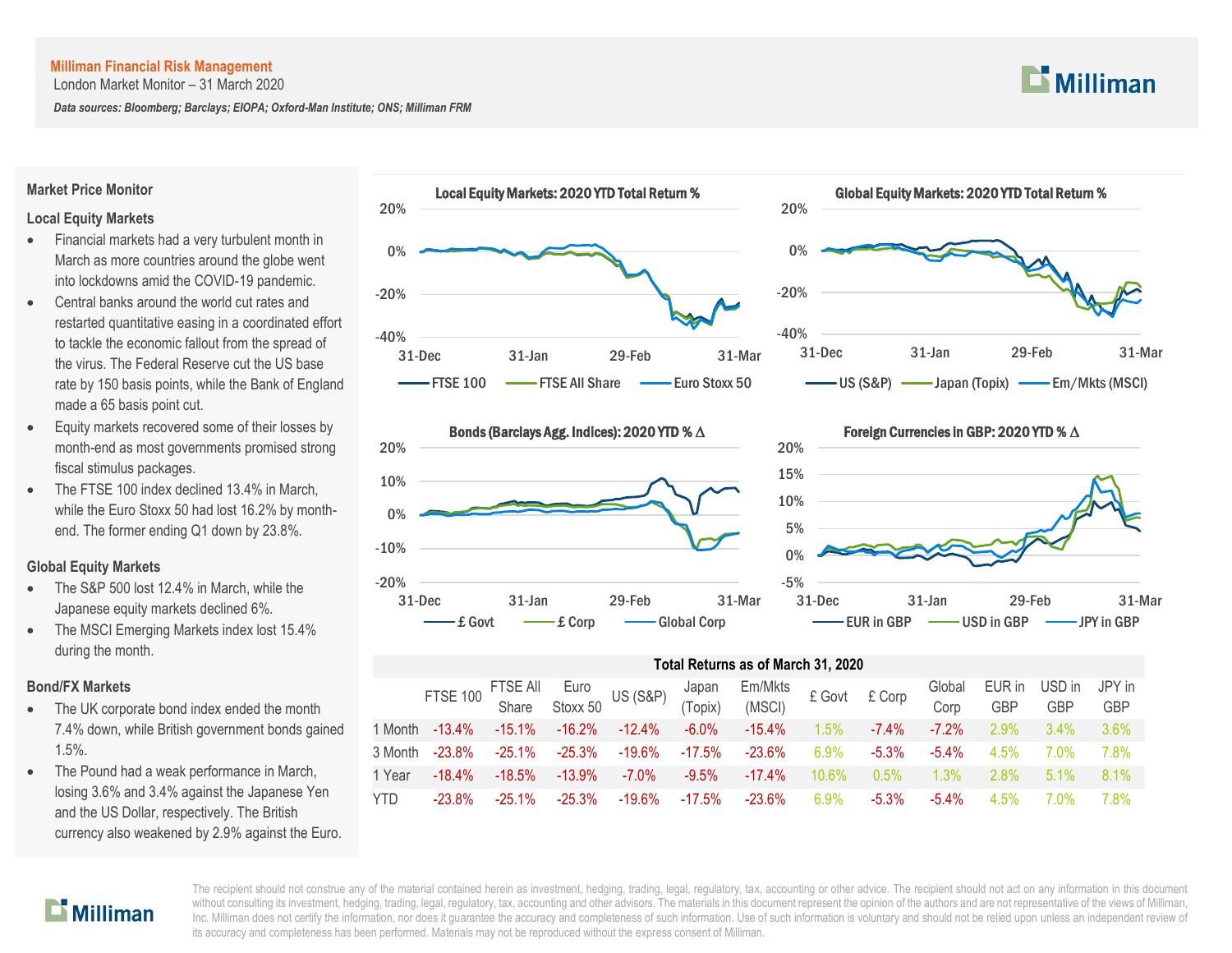London Market Monitor – 31 March 2020

*Data sources: Bloomberg; Barclays; EIOPA; Oxford-Man Institute; ONS; Milliman FRM*

**Solvency II Monitor - Rates**

#### Solvency II Discount Rates - GBP



- GBP Solvency II risk-free rates decreased at all terms for the third month in a row, as the Bank of England cut the benchmark rate to the lowest level in its history.
- The 30-year risk-free rate declined the most, decreasing by 12 basis points.
- The 20-year risk-free rate was lower by 10 basis points at month-end, while the 10 and 5-year rates both decreased by 5 basis points.
- EUR Solvency II risk-free rates increased at all terms in March, with the short to medium-term rates seeing the largest increase.
- The 10-year EUR risk-free rate increased by 17 basis points, while the 5-year rate increased by 14 basis points and the 1-year rate by 12 basis points.

#### **Credit Risk Adjustment**

- The GBP CRA increased by 1 basis point to reach 11 basis points at the end of March. This comes after the GBP LIBOR-OIS spread widened by more than 47 basis points in the month.
- The EUR CRA remained unchanged at the floor of 10 basis points.





Solvency II Discount Rates - EUR

Swap Credit Risk and Solvency II CRA - GBP

 $- -$  GBP - 01 2019

0.70%



| <b>Change in GBP Discount and CRA (bps)</b> | <b>Change in EUR Discount and CRA (bps)</b> |       |     |       |     |              |               |    |                |     |     |       |    |
|---------------------------------------------|---------------------------------------------|-------|-----|-------|-----|--------------|---------------|----|----------------|-----|-----|-------|----|
|                                             | 1Y                                          | Y5    | Y10 | Y20   | Y30 | <b>CRA</b>   |               | 1Y | Y <sub>5</sub> | Y10 | Y20 | Y30   | СR |
| Since Q4 2019                               | $-24$                                       | $-36$ | -43 | $-49$ | -51 | 0            | Since Q4 2019 |    | -10            | -23 | -38 | -35   | 0  |
| Since Q3 2019                               | -16                                         | -8    | -5  | -7    | -10 | $\mathbf{0}$ | Since Q3 2019 | 12 | 18             | 14  | 3   | $-2$  | Ω  |
| Since Q2 2019                               | $-27$                                       | $-38$ | -46 | -59   | -65 | 0            | Since Q2 2019 | 6  |                | -19 | -44 | $-41$ | Λ  |
| Since Q1 2019                               | $-37$                                       | -54   | -62 | -73   | -76 | 0            | Since Q1 2019 | -8 | -24            | -49 | -79 | -68   | Ω  |



|       | ge in GBP Discount and CRA (bps) |                 |     |       |            | <b>Change in EUR Discount and CRA (bps)</b> |    |     |                 |     |     |            |  |
|-------|----------------------------------|-----------------|-----|-------|------------|---------------------------------------------|----|-----|-----------------|-----|-----|------------|--|
| 1Y    | Y <sub>5</sub>                   | Y <sub>10</sub> | Y20 | Y30   | <b>CRA</b> |                                             | 1Y | Y5  | Y <sub>10</sub> | Y20 | Y30 | <b>CRA</b> |  |
| $-24$ | $-36$                            | -43             | -49 | $-51$ |            | Since Q4 2019                               | -2 | -10 | -23             | -38 | -35 |            |  |
| -16   | -8                               | $-5$            | -7  | $-10$ | $\Omega$   | Since Q3 2019                               | 12 | 18  | 14              |     | -2  |            |  |
| -27   | $-38$                            | $-46$           | -59 | -65   | 0          | Since Q2 2019                               | 6  |     | -19             | -44 | -41 |            |  |
| -37   | -54                              | -62             | -73 | -76   |            | Since Q1 2019                               | -8 | -24 | -49             | -79 | -68 |            |  |

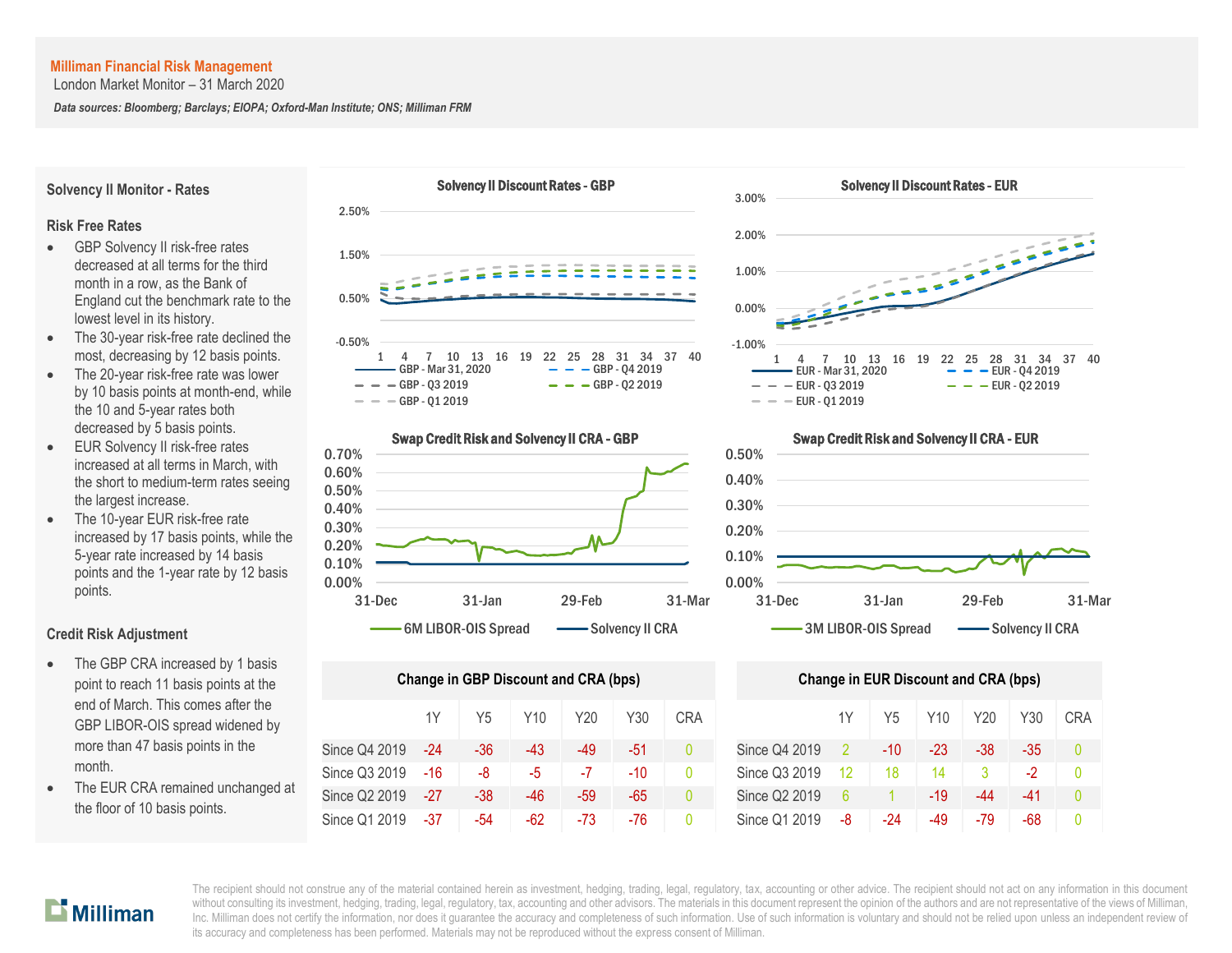London Market Monitor – 31 March 2020

*Data sources: Bloomberg; Barclays; EIOPA; Oxford-Man Institute; ONS; Milliman FRM*



The **Solvency II risk-free discount rates** are based on applying the Smith-Wilson Extrapolation to LIBOR swap rates sourced from Refinitiv and applying the Credit Risk Adjustment as defined in the Technical Specs. The data is provided by EIOPA and as of 31/03/20.

The **Credit Risk Adjustment** is a component of the risk-free discount curve defined by EIOPA. It is calculated from actual experience in the 'LIBOR-OIS' spread (3 months for EUR, 6 months for GBP), and is bounded between 0.10 and 0.35. We show actual LIBOR-OIS spread levels and the defined CRA, for both GBP and EUR.

**EIOPA fundamental spreads** show the credit spread corresponding to the risk of default or downgrading of an asset. This is shown here across financial and nonfinancial assets, credit quality steps 0-3 and durations of 1-30 years. The data is provided by EIOPA and as of 31/03/20. **Fundamental spread** = maximum (probability of default + cost of downgrade; 35% of long-term average spread). In the tables we show the '**before floor'** measure = probability of default + cost of downgrade.

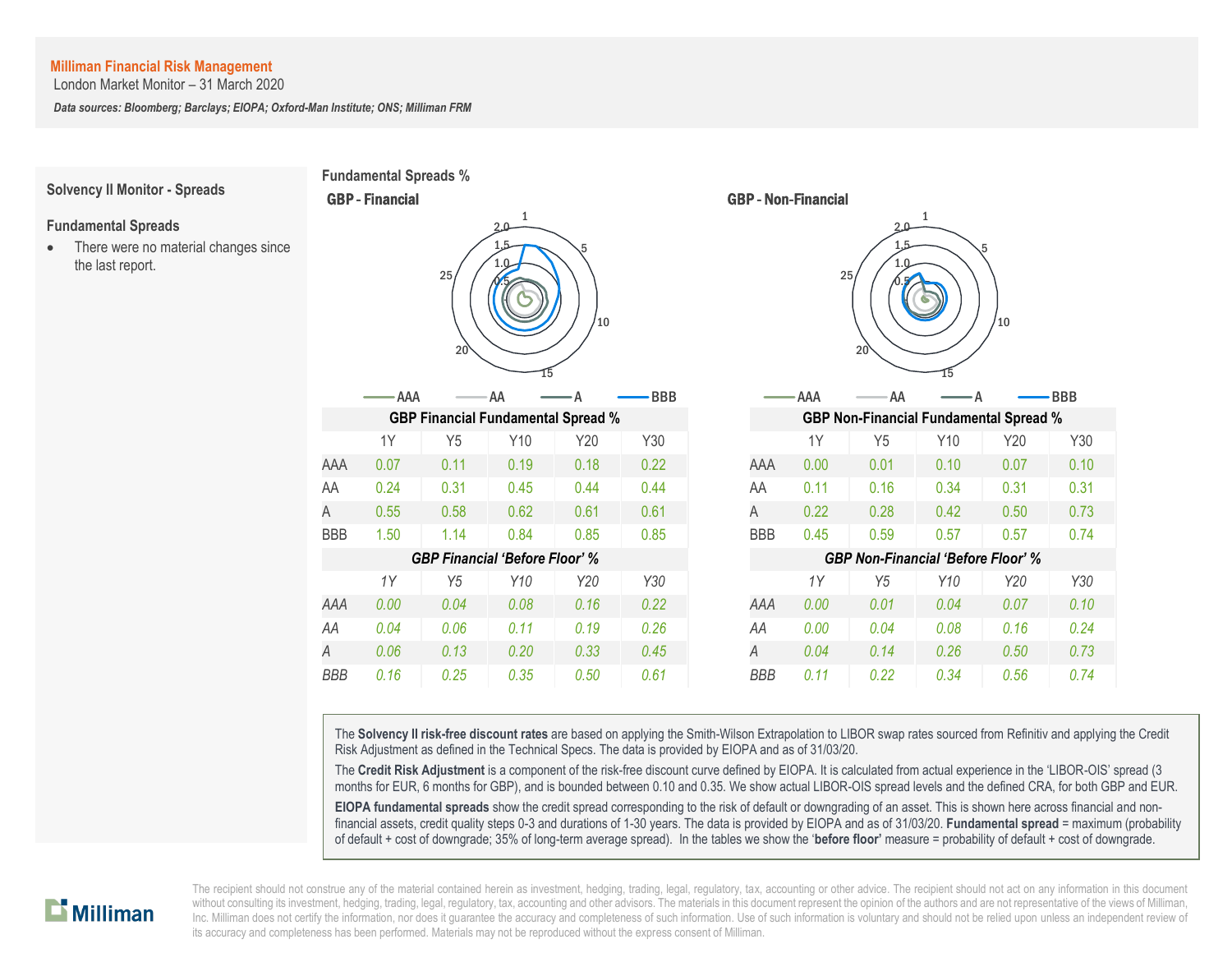London Market Monitor – 31 March 2020

*Data sources: Bloomberg; Barclays; EIOPA; Oxford-Man Institute; ONS; Milliman FRM*

#### **UK Inflation Monitor**

- UK's CPI inflation decreased by 10 basis points to 1.7% in February.
- RPI inflation decreased by 20 basis points, posting a reading of 2.5%.
- According to the ONS:*" The largest contribution came from housing, water, electricity, gas and other fuels. Fall in the price of motor fuels, games, toys and hobbies resulted in the largest downward contributions".*
- UK Average earnings increased by 20 basis points to 3.1% in January.
- The Projected RPI curve was materially lower at the 1-year term as well as the longer terms at month-end, in comparison to the previous month.
- There were no updates to the GDP growth figure this month.

# **House of Lords' Report**

 There has been no further correspondence on this topic since the last report.



#### Max, Min and 50% Range: Since BoE Independence





## Projected UK RPI Inflation (Year-on-Year)



Historical year-on-year inflation rate is assessed by the % change on:

- **Consumer Price Index (CPI)** measuring the monthly price of a basket of consumer goods and services
- Retail Price Index (RPI) similar to CPI, but the main difference due the addition of mortgage payments, council tax and other housing costs
- A **Average Earnings** measuring the average total weekly employee remuneration over the previous 3 months.

Projection year-on-year inflation rate is the forward rate calculated from market data:

- **Derivatives Market View** constructed from zero coupon inflation par swap rates against the RPI index at various tenors
- **Bond Market View** constructed from the difference between the nominal rates implied by the conventional gilts and the real rates implied by the index-linked (RPI) gilts.

# $\mathbf{L}$  Milliman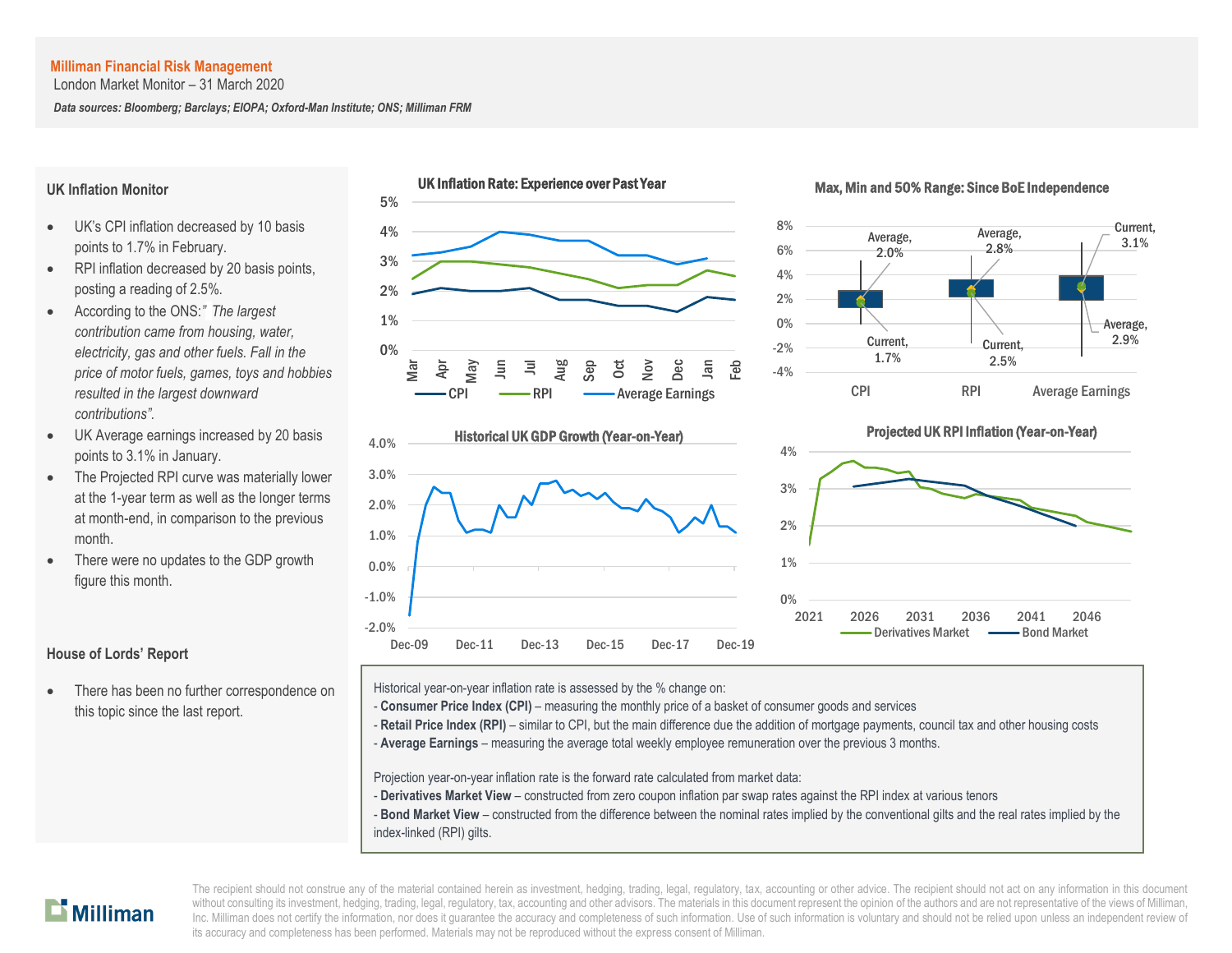London Market Monitor – 31 March 2020

*Data sources: Bloomberg; Barclays; EIOPA; Oxford-Man Institute; ONS; Milliman FRM*



**Actual realised equity volatility** is measured by the weighted standard deviation of 1 month daily index change. The Exponentially Weighted Moving Average (EWMA) methodology places more importance to the recent returns in the calculation of the volatility.

**Volatility Risk Premium** is estimated as the difference between 30-day implied volatility and projected realised volatility (on data from the Oxford-Man Institute). This reflects the additional cost of hedging from purchasing a basket of options, in comparison to managing a dynamic delta hedge with futures (ignoring rolling transaction costs).

**Expected realised volatility** is an intermediate result from th[e Milliman Guarantee Index](http://uk.milliman.com/Solutions/Products/The-Milliman-Guarantee-Index-and-Milliman-Hedge-Cost-Index/)™ (MGI), which provides volatility parameters for variable annuity guarantee (VA) valuation and risk management. The levels shown are on an expected basis, and do not reflect any risk adjustment.



end.